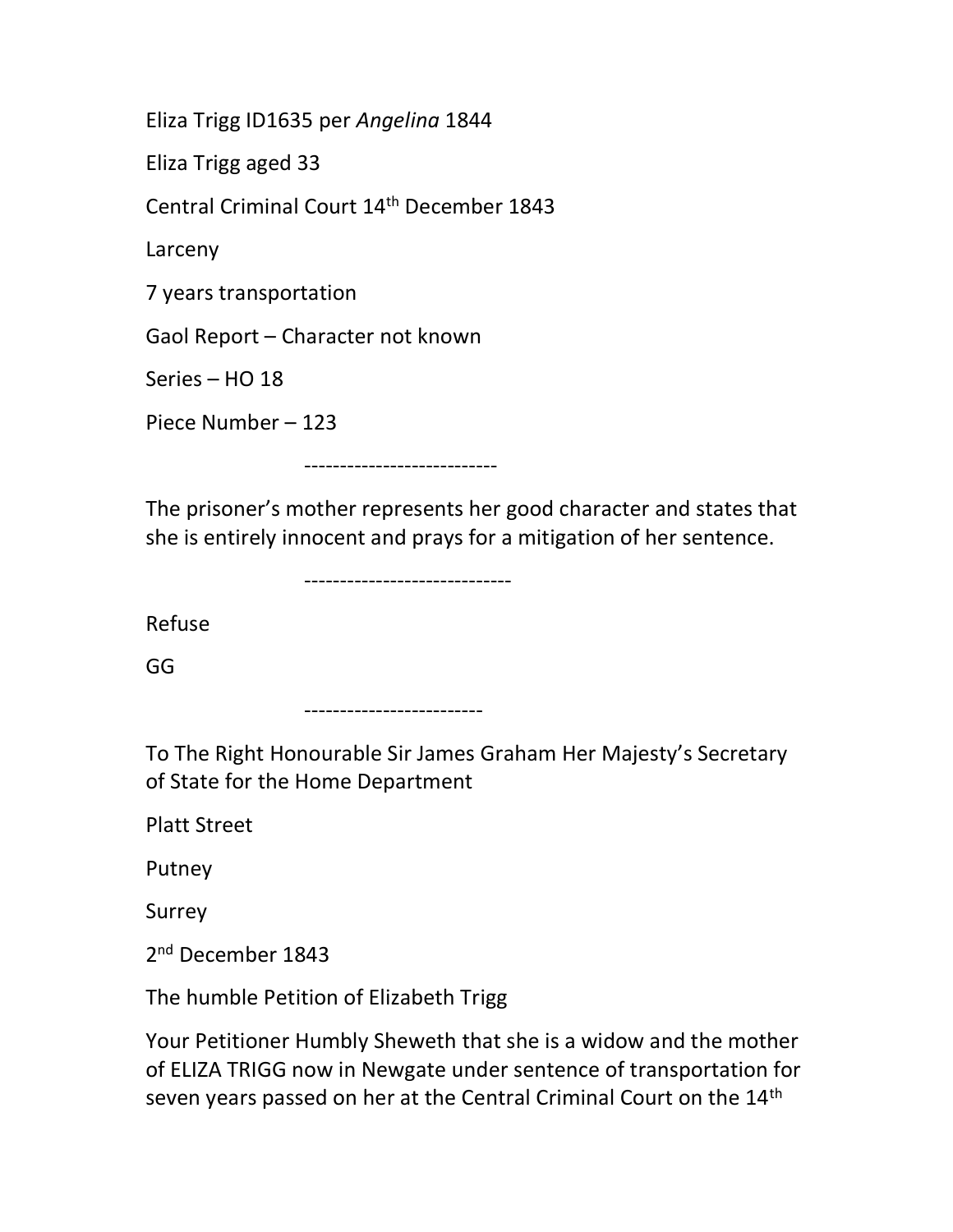December and that she is the daughter of a respectable Yeoman named JOHN ANDREWS who resided all his life at Godalming where he carried on the business of Grazier and Butcher.

That your Petitioner though poor is a person of great respectability and has had a large family whom she had had difficulty in bringing up in consequence of a variety of misfortunes which have befallen herself and her late husband who was a Master Butcher. That the said ELIZA TRIGG her daughter, though a servant and not much educated is not a person of evil disposed or depraved habits, never having had any charge preferred against her before in her life, and the said ELIZA TRIGG declares that the late Captain LIVINGSTONE with whom she lived as a servant had no relations and that he did before his decease give all his property to herself and her fellow servant CHARLES DAVIS requesting then to pay his debts and funeral expenses which the request was complied with.

That the said ELIZA TRIGG being wholly ignorant of matters of Law did believe that the said Captain LIVINGSTONE was able to give his property to anyone before his death, and did not know that she would be required to produce some written evidence of his having made such a gift to entitle her legally to any property after his death, or otherwise she should have never set up any claim to such property and indeed as it is she never had received a sixpence of such said property the whole of it having passed into the possession of her fellow servant the aforesaid CHARLES DAVIS .

Your Petitioner therefore most imploringly beseeches that considering the hardness of her daughter's case an inquiry may be instituted into the truth of the forgoing statements and sincerely hopes and humbly prays that her daughter's sentence may be mitigated, because she is really and truly innocent of the crime reputed to her, she having been brought into her present most unhappy and unfortunate situation merely from being ignorant of the law of descent of property by will.

Elizabeth Trigg